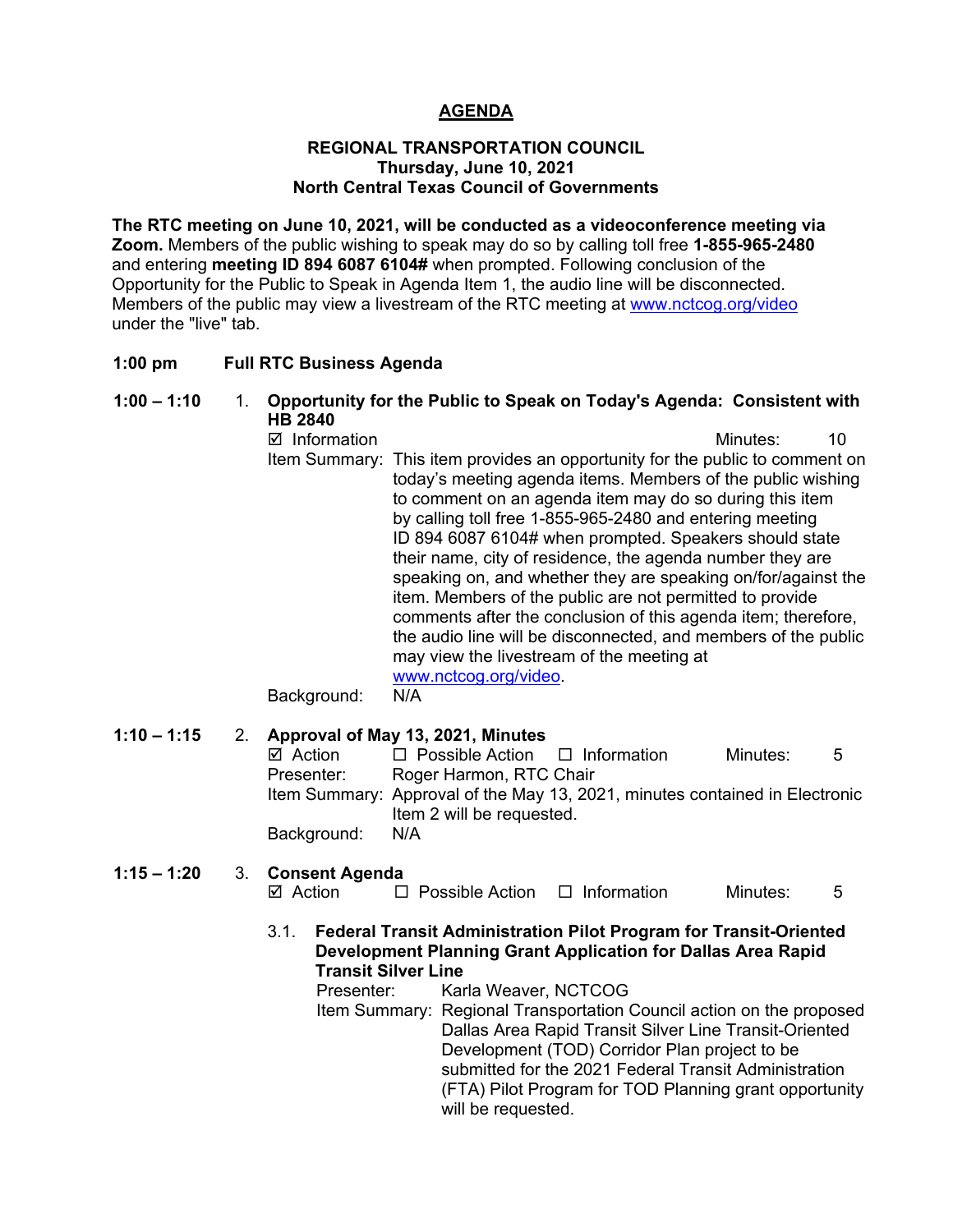Background: In April 2021, the United States Department of Transportation (US DOT) announced the 2021 FTA Pilot Program for TOD Planning grant initiative for comprehensive planning that supports economic development, ridership, multimodal connectivity and accessibility, increased transit access for pedestrian and bicycle traffic in new fixed guideway transit corridors. The North Central Texas Council of Governments is partnering with Dallas Area Rapid Transit, Dallas Fort Worth International Airport, and the cities of Carrollton, Dallas, Grapevine, Plano, Richardson, and the Town of Addison to apply for funding of a Silver Line TOD Corridor Plan that will strategically address various TOD needs at each station area throughout the corridor. Electronic Item 3.1.1 includes slides with an overview of the grant opportunities and the proposed project to submit. Final applications are due to US DOT by June 21, 2021. Additional information is available on the grant notice of funding opportunity included in Electronic Item 3.1.2.

Performance Measure(s) Addressed: Transit, Bike/Ped+

3.2. **Air Quality Funding Recommendations Related to the Environmental Protection Agency National Clean Diesel Funding Assistance Program**

| Presenter:    | Jason Brown, NCTCOG                                                                                                                                                                                                                                                                                                                                                                                                                                                                                                                                                                                                                                                                                                                                                                                                                                                                                                                                                                                                                                                                                               |
|---------------|-------------------------------------------------------------------------------------------------------------------------------------------------------------------------------------------------------------------------------------------------------------------------------------------------------------------------------------------------------------------------------------------------------------------------------------------------------------------------------------------------------------------------------------------------------------------------------------------------------------------------------------------------------------------------------------------------------------------------------------------------------------------------------------------------------------------------------------------------------------------------------------------------------------------------------------------------------------------------------------------------------------------------------------------------------------------------------------------------------------------|
| Item Summary: | Regional Transportation Council approval of funding<br>recommendations for the Clean Fleets North Texas<br>2020 Call for Projects (CFP) and North Texas Emissions<br>Reduction Project 2020 CFP will be requested.                                                                                                                                                                                                                                                                                                                                                                                                                                                                                                                                                                                                                                                                                                                                                                                                                                                                                                |
| Background:   | The North Central Texas Council of Governments<br>(NCTCOG) opened three different CFPs under three<br>separate Environmental Protection Agency (EPA)<br>National Clean Diesel Funding Assistance Program<br>awards; Clean Fleets North Texas 2020 CFP, North<br>Texas Emissions Reduction Project 2020 CFP, and<br>North Texas Freight Terminal Electrification 2020 CFP.<br>These CFPs award grant funds for diesel vehicle or<br>equipment replacement projects and installation of EPA-<br>verified electrified parking spaces and related<br>infrastructure in North Central Texas. The most recent<br>application deadline was April 9, 2021. For those<br>applications received, staff has completed review,<br>quantified emissions, and developed project funding<br>recommendations. This initiative is an extension of clean<br>vehicle efforts listed as Weight-of-Evidence in the current<br>State Implementation Plan. Electronic Item 3.2.1<br>provides an overview of the CFPs and staff<br>recommendations. Electronic Item 3.2.2 and Electronic<br>Item 3.2.3 provide detailed project listings. |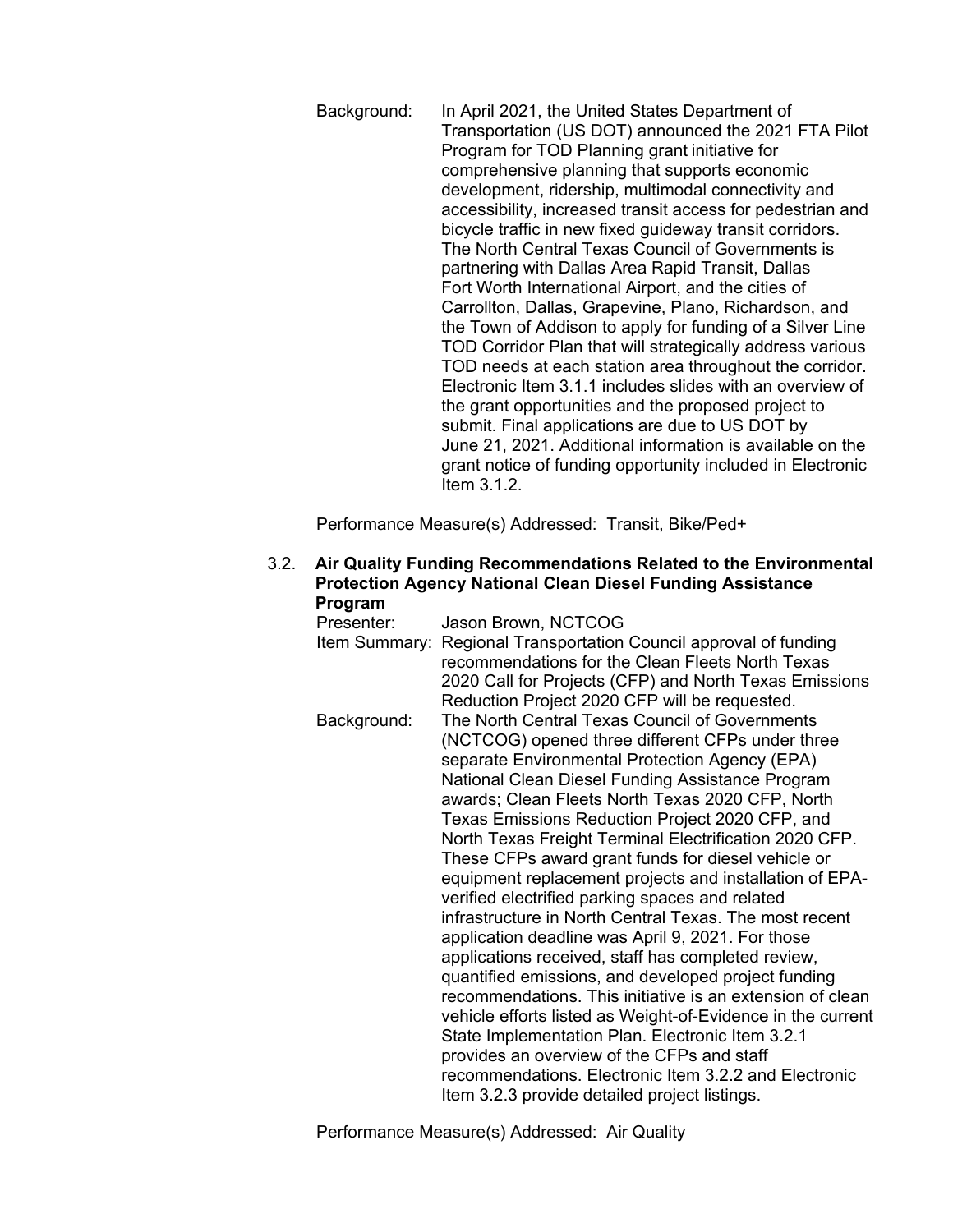# **1:20 – 1:35** 4. **Orientation to Agenda/Director of Transportation Report**

 $\Box$  Possible Action  $\Box$  Information Minutes: 15 Presenter: Michael Morris, NCTCOG

- 1. Regional Transportation Council (RTC) Member Recognition
- 2. Upcoming RTC Meeting in July
- 3. Draft FY2022 and FY2023 Unified Planning Work Program (Electronic Item 4.1)
- 4. IH 35E/LBJ "Y Connector" Revenue Sharing Proposal
- 5. NCTCOG/NASA's Advanced Air Mobility Community Planning and Integration Agreement [\(https://www.nasa.gov/aeroresearch/programs/iasp/aam/nasa-to-help](https://nam12.safelinks.protection.outlook.com/?url=https%3A%2F%2Fwww.nasa.gov%2Faeroresearch%2Fprograms%2Fiasp%2Faam%2Fnasa-to-help-local-governments-plan-for-advanced-air-mobility&data=04%7C01%7CALeger%40nctcog.org%7Ceb0e7e74928b4353f7bf08d92692a894%7C2f5e7ebc22b04fbe934caabddb4e29b1%7C0%7C0%7C637583233594782104%7CUnknown%7CTWFpbGZsb3d8eyJWIjoiMC4wLjAwMDAiLCJQIjoiV2luMzIiLCJBTiI6Ik1haWwiLCJXVCI6Mn0%3D%7C1000&sdata=3sd5PBgGo5EypZw8d81cPkEuXBcm2WSJNyXYuV2%2Fprs%3D&reserved=0)[local-governments-plan-for-advanced-air-mobility\)](https://nam12.safelinks.protection.outlook.com/?url=https%3A%2F%2Fwww.nasa.gov%2Faeroresearch%2Fprograms%2Fiasp%2Faam%2Fnasa-to-help-local-governments-plan-for-advanced-air-mobility&data=04%7C01%7CALeger%40nctcog.org%7Ceb0e7e74928b4353f7bf08d92692a894%7C2f5e7ebc22b04fbe934caabddb4e29b1%7C0%7C0%7C637583233594782104%7CUnknown%7CTWFpbGZsb3d8eyJWIjoiMC4wLjAwMDAiLCJQIjoiV2luMzIiLCJBTiI6Ik1haWwiLCJXVCI6Mn0%3D%7C1000&sdata=3sd5PBgGo5EypZw8d81cPkEuXBcm2WSJNyXYuV2%2Fprs%3D&reserved=0)
- 6. Demonstration of GoCarma Capability to Assist in the Implementation of Technology Lanes on US 75 (\$10M) (Electronic Item 4.2)
- 7. Conversations with Texas Transportation Commission: Follow Up to December 8, 2020, Letter (Electronic Item 4.3)
- 8. D2 Light-Rail Line IH 345 Update (Electronic Item 4.4)
- 9. Transportation/Stormwater Infrastructure (\$10 Million Partnership) (Electronic Item 4.5)
- 10. Changing Mobility: Data, Insights, and Delivering Innovative Projects During COVID Recovery (Electronic Item 4.6) [\(www.nctcog.org/pm/covid-19\)](http://www.nctcog.org/pm/covid-19)
- 11. Clean Air Action Day, August 4, 2021 [\(www.airnorthtexas.org/cleanairactionday\)](http://www.airnorthtexas.org/cleanairactionday)
- 12. Dallas-Fort Worth Clean Cities Events [\(www.dfwcleancities.org/dfw](http://www.dfwcleancities.org/dfw-clean-cities-meetings)[clean-cities-meetings\)](http://www.dfwcleancities.org/dfw-clean-cities-meetings)
- 13. Air Quality Funding Opportunities for Vehicles [\(www.nctcog.org/trans/quality/air/funding-and-resources/fundingvehicle\)](http://www.nctcog.org/trans/quality/air/funding-and-resources/fundingvehicle)
- 14. Status Report on Ozone (Electronic Item 4.7)
- 15. Status of Texas Volkswagen Environmental Mitigation Program Funding (Electronic Item 4.8)
- 16. Progress North Texas [\(https://nctcog.org/trans/about/publications/2021\)](https://nctcog.org/trans/about/publications/2021)
- 17. June Online Input Opportunity Notice (Electronic Item 4.9)
- 18. Public Comments Report (Electronic Item 4.10)
- 19. Recent Correspondence (Electronic Item 4.11)
- 20. Recent News Articles (Electronic Item 4.12)
- 21. Recent Press Releases (Electronic Item 4.13)

### **1:35 – 1:45** 5. **Regional Single-Occupancy Vehicle Trip Reduction Target Development Resolution**

| $\boxtimes$ Action | $\Box$ Possible Action $\Box$ Information<br>Minutes:                          |  |  |  |  |  |
|--------------------|--------------------------------------------------------------------------------|--|--|--|--|--|
| Presenter:         | Sonya J. Landrum, NCTCOG                                                       |  |  |  |  |  |
|                    | Item Summary: Staff will request approval of a Regional Transportation Council |  |  |  |  |  |
|                    | (RTC) resolution that establishes a regional single-occupancy                  |  |  |  |  |  |
|                    | vehicle commute trip reduction target that aims to reduce drive                |  |  |  |  |  |
|                    | alone commute trips through increased implementation of                        |  |  |  |  |  |
|                    | Travel Demand Management strategies.                                           |  |  |  |  |  |
| Background:        | As a result of changes in traffic and commute patterns                         |  |  |  |  |  |
|                    | experienced during the COVID-19 pandemic, the North Central                    |  |  |  |  |  |
|                    | Texas region recorded a decrease in traffic congestion and a                   |  |  |  |  |  |

small improvement in the region's air quality. In an effort to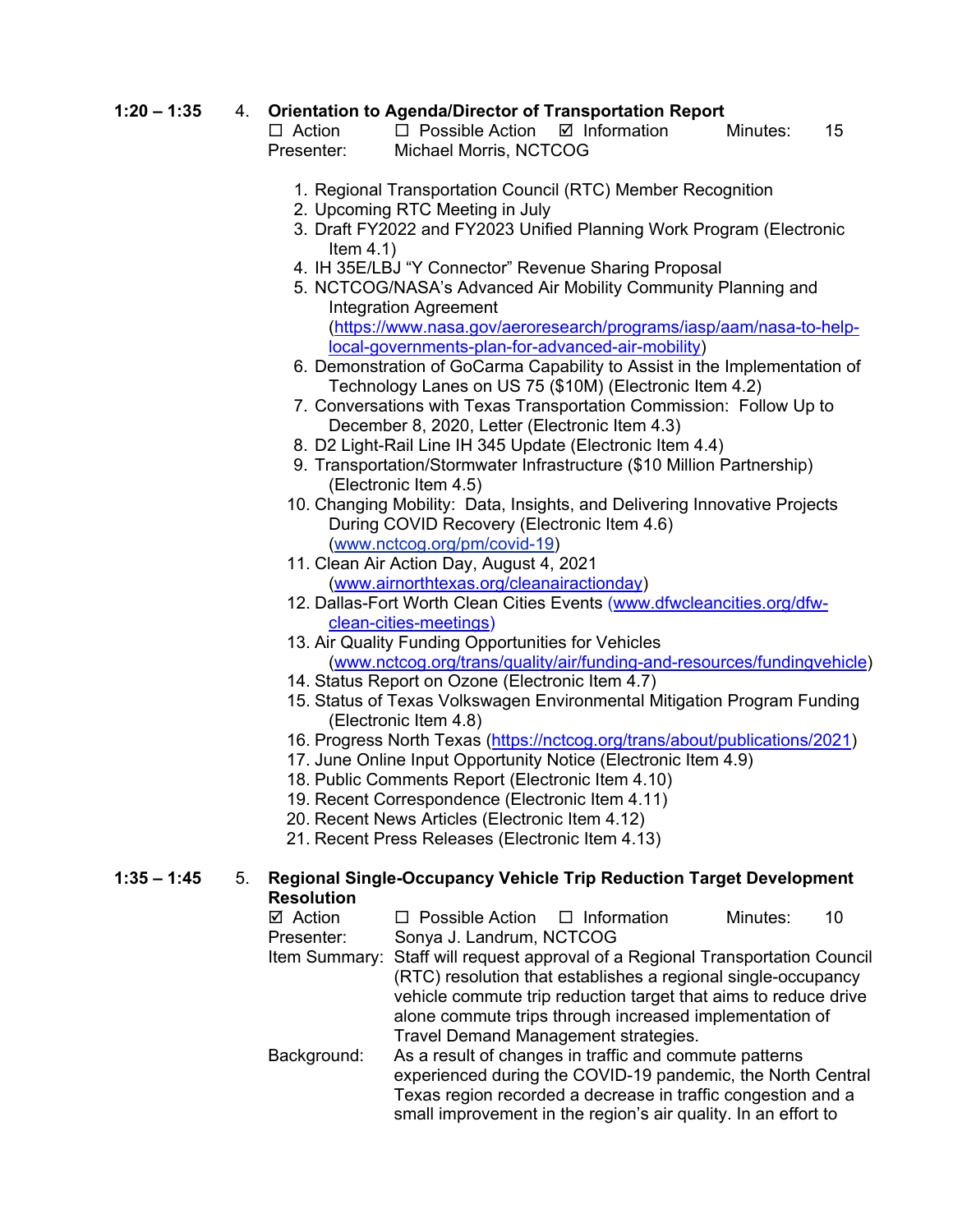sustain the positive impacts of the traffic and commute pattern changes post COVID-19, staff explored opportunities to retain benefits associated with the change in commuter behavior. Trip reduction strategies such as carpooling, vanpooling, biking, walking, taking transit, teleworking, and flexible work schedules reduce the number of vehicles that travel on roadways, assist in improving air quality, and reduce peakperiod travel by shifting drive-alone travel to other modes or technologies. Because successful trip reduction programs require strong public support, promotion, and participation, staff is recommending the approval of an RTC resolution that establishes a 20 percent regional single-occupancy vehicle commuter trip reduction target. More information on the proposed resolution is included in Electronic Item 5.1 and Electronic Item 5.2.

Performance Measure(s) Addressed: Air Quality, Roadway

#### **1:45 – 1:55** 6. **Regional Pedestrian Safety Action Plan (2021)**

| ☑ Action    | $\Box$ Possible Action $\Box$ Information                                                                                                                                                                                                                                                                                                                                                                                                                           |  |  | Minutes: | 10 |  |
|-------------|---------------------------------------------------------------------------------------------------------------------------------------------------------------------------------------------------------------------------------------------------------------------------------------------------------------------------------------------------------------------------------------------------------------------------------------------------------------------|--|--|----------|----|--|
| Presenter:  | Kevin Kokes, NCTCOG                                                                                                                                                                                                                                                                                                                                                                                                                                                 |  |  |          |    |  |
|             | Item Summary: Regional Transportation Council (RTC) action to endorse the<br>Regional Pedestrian Safety Action Plan (PSAP) will be<br>requested.                                                                                                                                                                                                                                                                                                                    |  |  |          |    |  |
| Background: | A regional Pedestrian Safety Action Plan was completed in<br>early 2021 in response to the steadily increasing number of<br>pedestrian fatalities across North Texas since 2010.<br>Pedestrian fatalities in the North Texas region were well above<br>state and national averages during that same time, leading the<br>Federal Highway Administration to designate Texas as a focus<br>state for pedestrian safety, and Dallas and Fort Worth as focus<br>cities. |  |  |          |    |  |
|             | The purpose of the PSAP is to serve as a quide for improving                                                                                                                                                                                                                                                                                                                                                                                                        |  |  |          |    |  |

The purpose of the PSAP is to serve as a guide for improving pedestrian safety across the 12-county Metropolitan Planning Area. The PSAP was developed as one of the North Central Texas Council of Governments' (NCTCOG's) many efforts to support the safety positions adopted by the RTC and the Texas Transportation Commission. Staff will provide an overview of the PSAP including goals, policy recommendations, and action items, and request the RTC take action to endorse the Plan. Additional details are provided in Electronic Item 6. The PSAP, including appendices, can be viewed at [www.nctcog.org/pedsafetyplan.](http://www.nctcog.org/pedsafetyplan)

Performance Measure(s) Addressed: Bike/Ped+, Safety

#### **1:55 – 2:05** 7. **Legislative Update**

| $\Box$ Action | $\Box$ Possible Action $\Box$ Information                                   |  | Minutes: | 10 |
|---------------|-----------------------------------------------------------------------------|--|----------|----|
| Presenter:    | Rebekah Hernandez, NCTCOG                                                   |  |          |    |
|               | Item Summary: Staff will provide an update on federal and State legislative |  |          |    |
|               | actions related to transportation and air quality issues affecting          |  |          |    |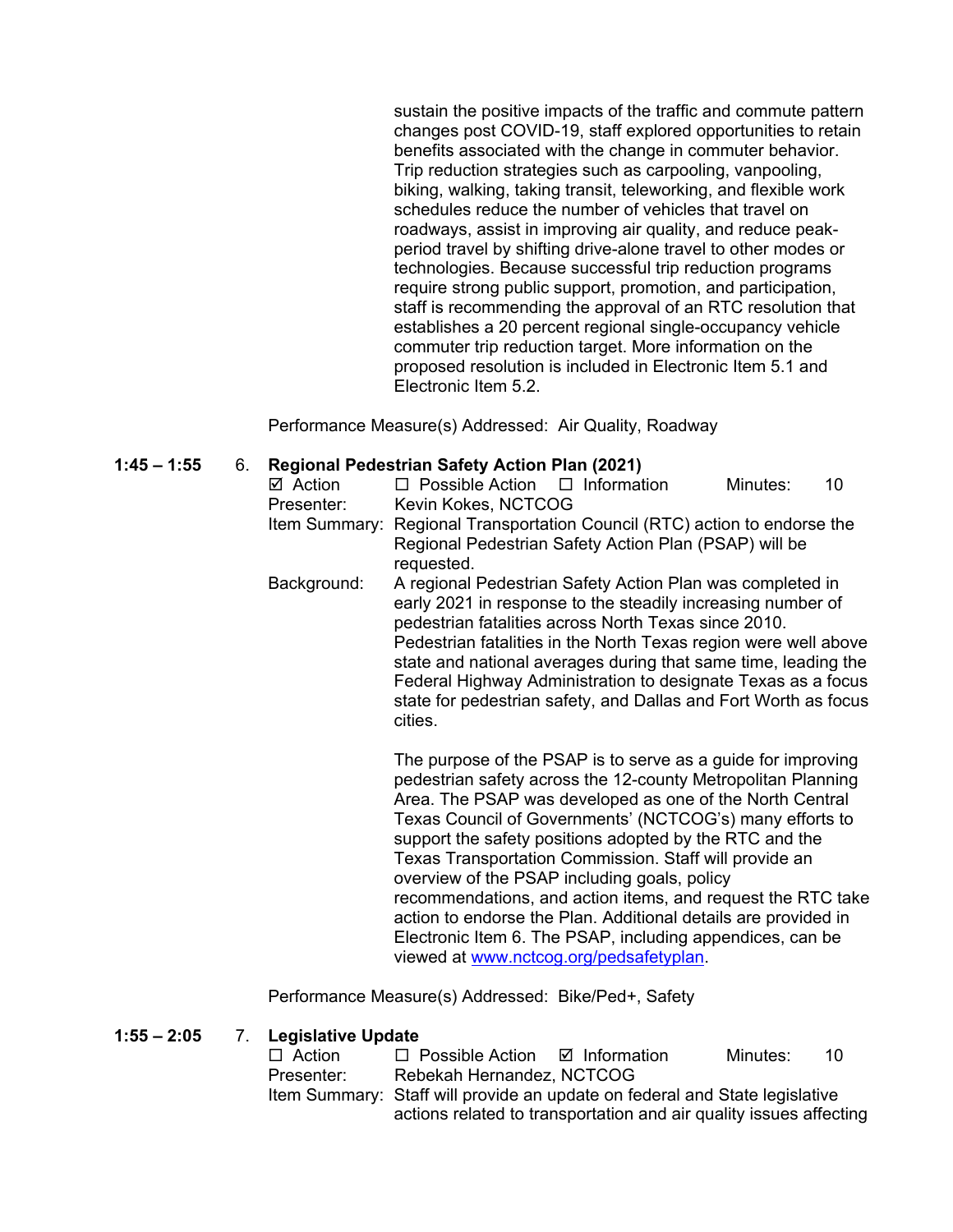the Dallas-Fort Worth area. Legislative actions to be covered include the following:

- Federal Infrastructure Bill Update
- Final Bill Actions in the Texas Legislature Background: Transportation issues continue to be a focus for both the United States Congress and the Texas Legislature. The 1<sup>st</sup> session of the 117<sup>th</sup> US Congress convened on January 3, 2021. The 87<sup>th</sup> Texas Legislature convened on January 12, 2021 and concluded on May 31, 2021. This item will allow staff to provide updates on key positions of the Regional Transportation Council.

Performance Measure(s) Addressed: Roadway, Air Quality

**2:05 – 2:15** 8. **2022 Unified Transportation Program and Regional 10-Year Plan Update**   $\Box$  Action  $\Box$  Possible Action  $\Box$  Information Minutes: 10 Presenter: Christie Gotti, NCTCOG Item Summary: Staff will brief the Council on the latest activities being undertaken and the plan going forward for the 2022 Unified Transportation Program (UTP) and Regional 10-Year Plan Update. Background: In December 2016, the Regional Transportation Council (RTC) approved a set of projects in FY2017-2026 funded with Category 2 (MPO selected) and Category 4 (TxDOT District selected), and submitted for Texas Transportation Commission (TTC) consideration with Category 12 (Commission selected) funds. That action was the Dallas-Fort Worth region's response to the House Bill (HB) 20 10-year planning requirement. A series of updates to the 10-Year Plan have been made annually in conjunction with the development of the UTP. Since the last update in 2020, North Central Texas Council of Governments (NCTCOG) staff has been coordinating regularly with the Texas Department of Transportation Dallas, Paris (Hunt County), and Fort Worth districts regarding updates to previously approved projects, as well as potential additions to the 10-Year Plan to be included in the 2022 UTP. In response to a March 12, 2021, deadline set forth by TxDOT, staff has drafted a list that includes these project updates, potential new candidate projects, and scores for each project. As part of this update to the 10-Year Plan, a proposal for a Category 2/Category 7 funding exchange is being made. To reduce the region's large carryover balance of Category 7 funds, Category 2 funds would be removed from two corridors

that are slated for construction in FY2021 and replaced with Category 7 funds. The freed-up Category 2 funds would then be used to replace Surface Transportation Block Grant Program funds on projects across the region or to cover 10-Year Plan project cost overruns.

Electronic Item 8.1 contains the proposed list of projects for the Regional 10-Year Plan. Electronic Item 8.2 includes additional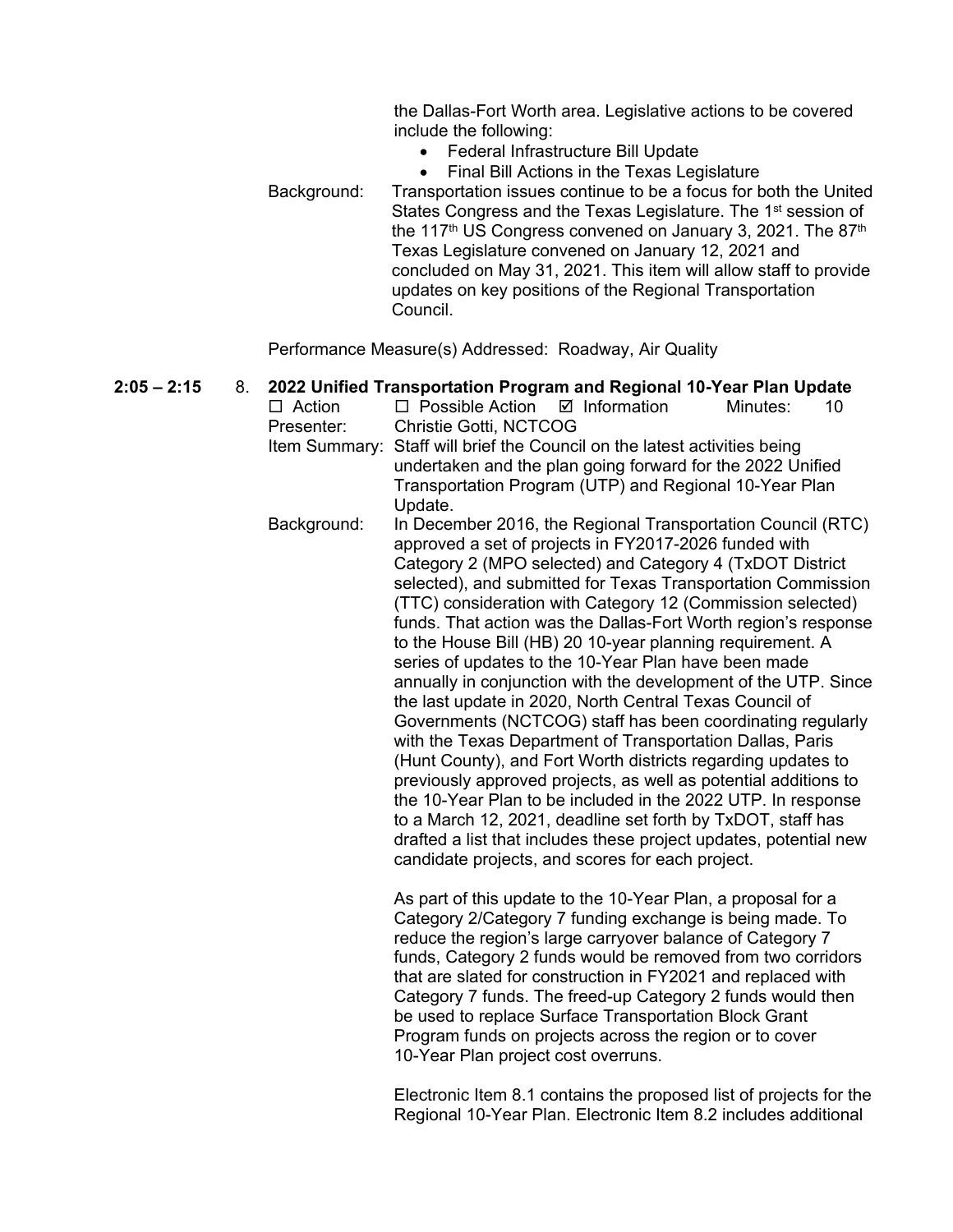information about the process. Electronic Item 8.3 contains additional details on the scoring methodology.

Performance Measure(s) Addressed: Roadway, Safety

#### **2:15 – 2:25** 9. **Automated Vehicles 2.2/2.3 Program: Proposed Projects**

- $\Box$  Action  $\Box$  Possible Action  $\Box$  Information Minutes: 10 Presenter: Thomas Bamonte, NCTCOG Item Summary: Staff will provide a briefing on projects recommended for funding under the consolidated Automated Vehicles 2.2/2.3 Program.
	- Background: In October 2018, the Regional Transportation Council (RTC) approved Automated Vehicle Program 2.0, which included \$10 million for assisting local partners in hosting automated vehicle deployments (AV 2.2) and \$20 million for AV deployments to explore use cases that further regional priorities (AV 2.3). In November 2020, with the funding now available, the RTC approved the application process and selection criteria for the consolidated program. In December 2020, staff held an information session for Surface Transportation Technical Committee members. From then until the end of March 2021, staff provided technical assistance to local partners considering applications. Staff will outline projects recommended for funding at this time. More information is provided in Electronic Item 9.

Performance Measure(s) Addressed: Roadway, Safety

#### **2:25 – 2:35** 10. **Mobility 2045 Update and Map Your Experience Interactive Online Tool for Public Comments**

| $\Box$ Action | $\Box$ Possible Action $\Box$ Information                                                                                                                                                                                                                                                 |                                                                                                                                                                                                                                                                                                                                                                                                                                                                                                                                                                                                  | Minutes: | 10 |  |
|---------------|-------------------------------------------------------------------------------------------------------------------------------------------------------------------------------------------------------------------------------------------------------------------------------------------|--------------------------------------------------------------------------------------------------------------------------------------------------------------------------------------------------------------------------------------------------------------------------------------------------------------------------------------------------------------------------------------------------------------------------------------------------------------------------------------------------------------------------------------------------------------------------------------------------|----------|----|--|
| Presenter:    | Brendon Wheeler, NCTCOG                                                                                                                                                                                                                                                                   |                                                                                                                                                                                                                                                                                                                                                                                                                                                                                                                                                                                                  |          |    |  |
| Item Summary: | Mobility 2045 was adopted by the Regional Transportation<br>Council (RTC) on June 14, 2018. Staff will provide a report<br>regarding efforts to update Mobility 2045. The Mobility 2045<br>Update will utilize the new Map Your Experience public                                         |                                                                                                                                                                                                                                                                                                                                                                                                                                                                                                                                                                                                  |          |    |  |
|               | identification stage.                                                                                                                                                                                                                                                                     | involvement tool to gather data during the problem                                                                                                                                                                                                                                                                                                                                                                                                                                                                                                                                               |          |    |  |
| Background:   | Following RTC adoption of Mobility 2045, staff and partner<br>agencies have been working toward implementing the plan.<br>These efforts include planning and project development tasks,<br>projects in construction, and coordinating with the public and<br>our transportation partners. |                                                                                                                                                                                                                                                                                                                                                                                                                                                                                                                                                                                                  |          |    |  |
|               |                                                                                                                                                                                                                                                                                           | Federal guidelines require the Dallas-Fort Worth region to<br>update the region's long-range transportation plan a minimum<br>of every four years. In addition, the Mobility 2045 Update will be<br>required to attain Transportation Conformity. The updated plan<br>will include a new financial plan and necessary refinements to<br>projects in the current Mobility 2045 plan. The new Map Your<br>Experience engagement tool will be used to enhance public<br>engagement during the update process. This tool will provide<br>needed data during the problem identification stage of plan |          |    |  |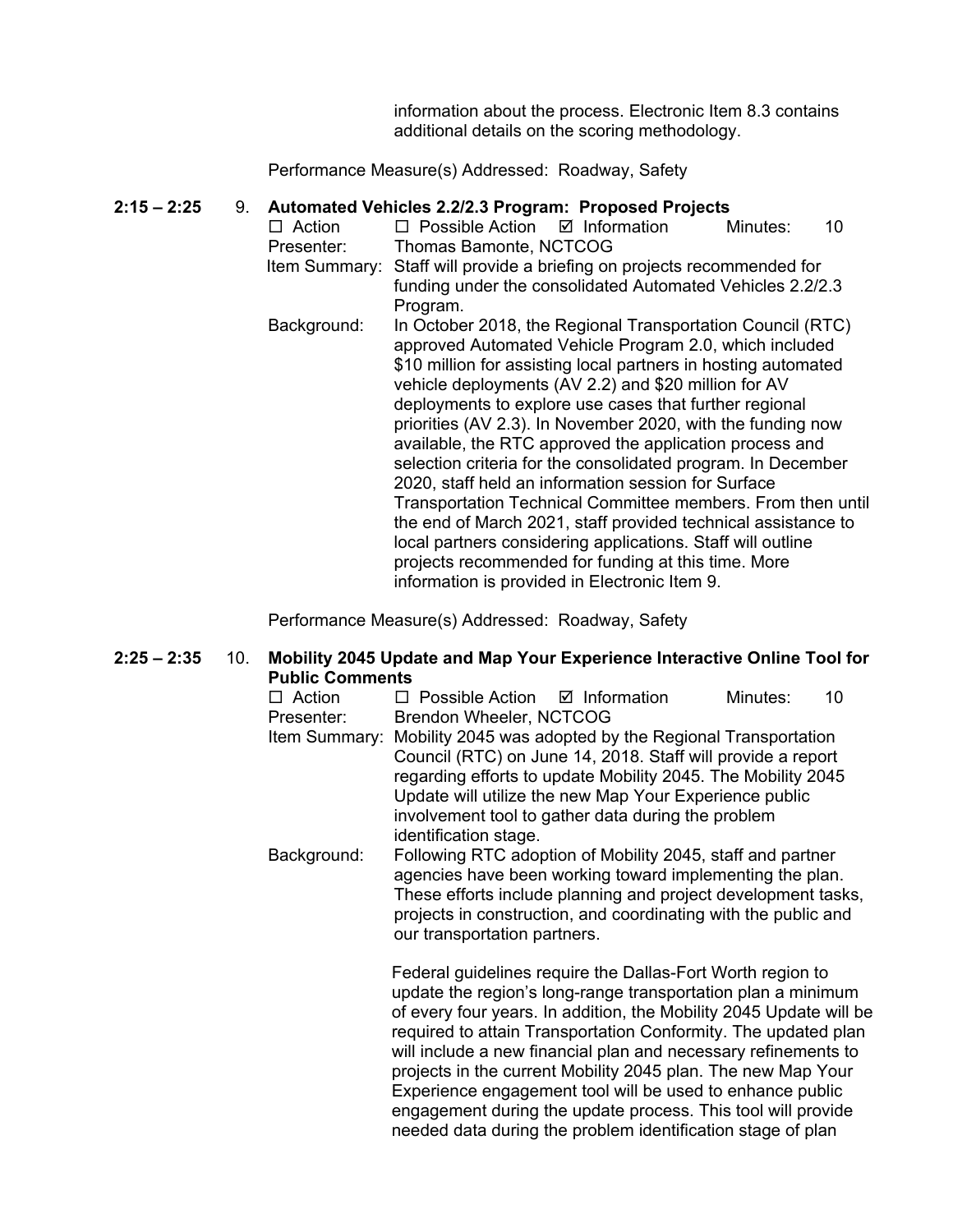development and highlight opportunities for improving the region's transportation system.

Performance Measure(s) Addressed: Roadway, Transit

# **2:35 – 2:45** 11. **2021 Rebuilding American Infrastructure with Sustainability and Equity Discretionary Grant Program**<br>□ Action □ Possible Ac

 $\Box$  Possible Action  $\Box$  Information Minutes: 10 Presenter: Jeff Neal, NCTCOG Item Summary: Staff will brief the Regional Transportation Council (RTC) on the Fiscal Year (FY) 2021 Rebuilding American Infrastructure with Sustainability and Equity (RAISE) Discretionary Grant Program dedicated for surface transportation infrastructure projects that will have a significant local or regional impact. Staff will provide details highlighting grant requirements, evaluation of potential project candidacy elements, and identify potential multimodal projects for submittal consideration. Background: In April 2021, the United States Department of Transportation (US DOT) announced the solicitation of project applications for the 2021 RAISE Discretionary Grant Program regarding strategic capital investments in surface transportation that will have significant local or regional impacts. This program replaces the Better Utilizing Investment to Leverage Development (BUILD) Grant program. Electronic Item 11.1 is a copy of the Notice of Funding Opportunity that details the \$1 billion discretionary grant program for FY2021, as well as the application requirements. Electronic Item 11.2 provides an overview of the RAISE Discretionary Grant Program, and outlines proposed candidate projects for submittal. Applications are due to the US DOT by July 12, 2021.

> For agencies in the region submitting projects, please be aware that you must complete the [www.grants.gov](http://www.grants.gov/) registration process before submitting the application and that this process usually takes two-four weeks to complete. In addition, if an agency would like to receive a letter of support from the RTC, requests must be submitted to Kyle Roy by Monday, June 21, 2021, at [kroy@nctcog.org.](mailto:kroy@nctcog.org)

Performance Measure(s) Addressed: Roadway, Goods Movement

#### **2:45 – 2:55** 12. **Congestion Management Process Update**

| $\Box$ Action | $\Box$ Possible Action $\Box$ Information                                 |                                                               | Minutes: | 10 |
|---------------|---------------------------------------------------------------------------|---------------------------------------------------------------|----------|----|
| Presenter:    | Natalie Bettger, NCTCOG                                                   |                                                               |          |    |
|               | Item Summary: Work is substantially complete on an update to the region's |                                                               |          |    |
|               |                                                                           | Congestion Management Process (CMP). Staff will present an    |          |    |
|               |                                                                           | overview of the CMP and proposed action going forward. The    |          |    |
|               |                                                                           | presentation will review the corridor evaluation process and  |          |    |
|               | outcomes.                                                                 |                                                               |          |    |
| Background:   |                                                                           | The CMP is a systemic and regionally coordinated approach for |          |    |
|               |                                                                           | managing congestion that provides up-to-date information on   |          |    |
|               |                                                                           | multimodal transportation performance and assesses            |          |    |
|               |                                                                           |                                                               |          |    |